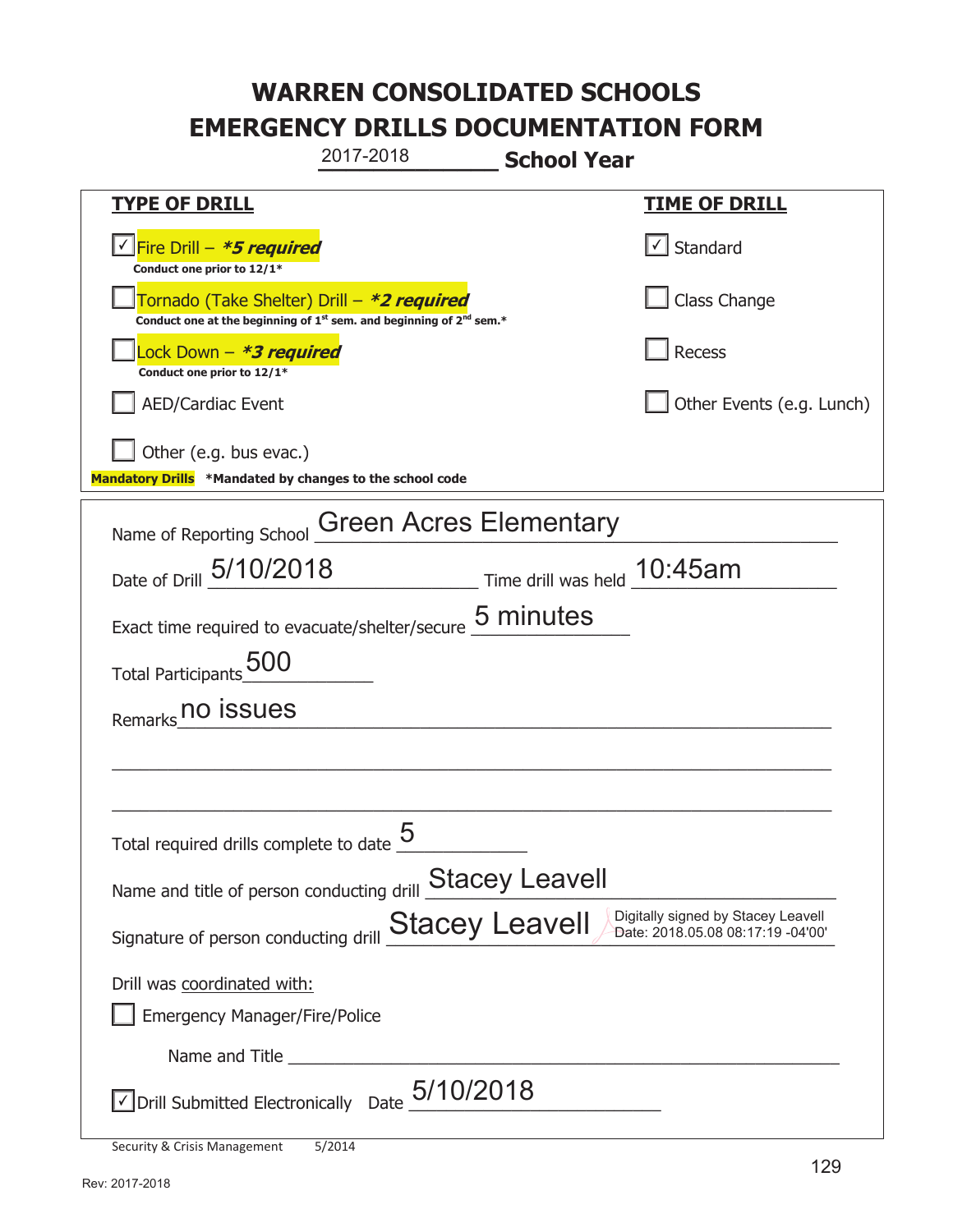**\_\_\_\_\_\_\_\_\_\_\_\_\_ School Year TYPE OF DRILL TIME OF DRILL**  侊Fire Drill – **\*5 required Conduct one prior to 12/1\***   $\boxed{\checkmark}$  Standard 侊Tornado (Take Shelter) Drill – **\*2 required** ✔ **Conduct one at the beginning of 1<sup>st</sup> sem. and beginning of 2<sup>nd</sup> sem.\*** Class Change 侊Lock Down – **\*3 required Conduct one prior to 12/1\* Recess** AED/Cardiac Event **AED/Cardiac Event Network Network Network Network Network Network Network Network Network Network Network Network Network Network Network Network Network Network Net** Other (e.g. bus evac.) **Mandatory Drills \*Mandated by changes to the school code**  Name of Reporting School Green Acres Elementary Date of Drill  $\frac{5/2/2018}{2}$  Time drill was held  $\frac{9:15am}{2}$ Exact time required to evacuate/shelter/secure  $\frac{5 \text{ minutes}}{2}$ Total Participants\_500\_\_\_\_\_\_\_\_\_\_ Remarks\_000 issues  $\_$  , and the set of the set of the set of the set of the set of the set of the set of the set of the set of the set of the set of the set of the set of the set of the set of the set of the set of the set of the set of th \_\_\_\_\_\_\_\_\_\_\_\_\_\_\_\_\_\_\_\_\_\_\_\_\_\_\_\_\_\_\_\_\_\_\_\_\_\_\_\_\_\_\_\_\_\_\_\_\_\_\_\_\_\_\_\_\_\_\_\_\_\_\_\_\_\_\_\_\_\_\_\_\_\_\_\_\_ Total required drills complete to date  $\frac{2}{\sqrt{2}}$ Name and title of person conducting drill **Stacey Leavell** Signature of person conducting drill  $\frac{\text{Stacey}}{\text{Leavel}}$   $\frac{\text{Digitally signed by Stacey Leavell}}{\text{Date: } 2018.05.08.08:20:56 - 04'00'}}$ Drill was coordinated with: ܆ Emergency Manager/Fire/Police Name and Title  $\sqrt{2}$  Drill Submitted Electronically Date  $\frac{5/8/2018}{2}$ 2017-2018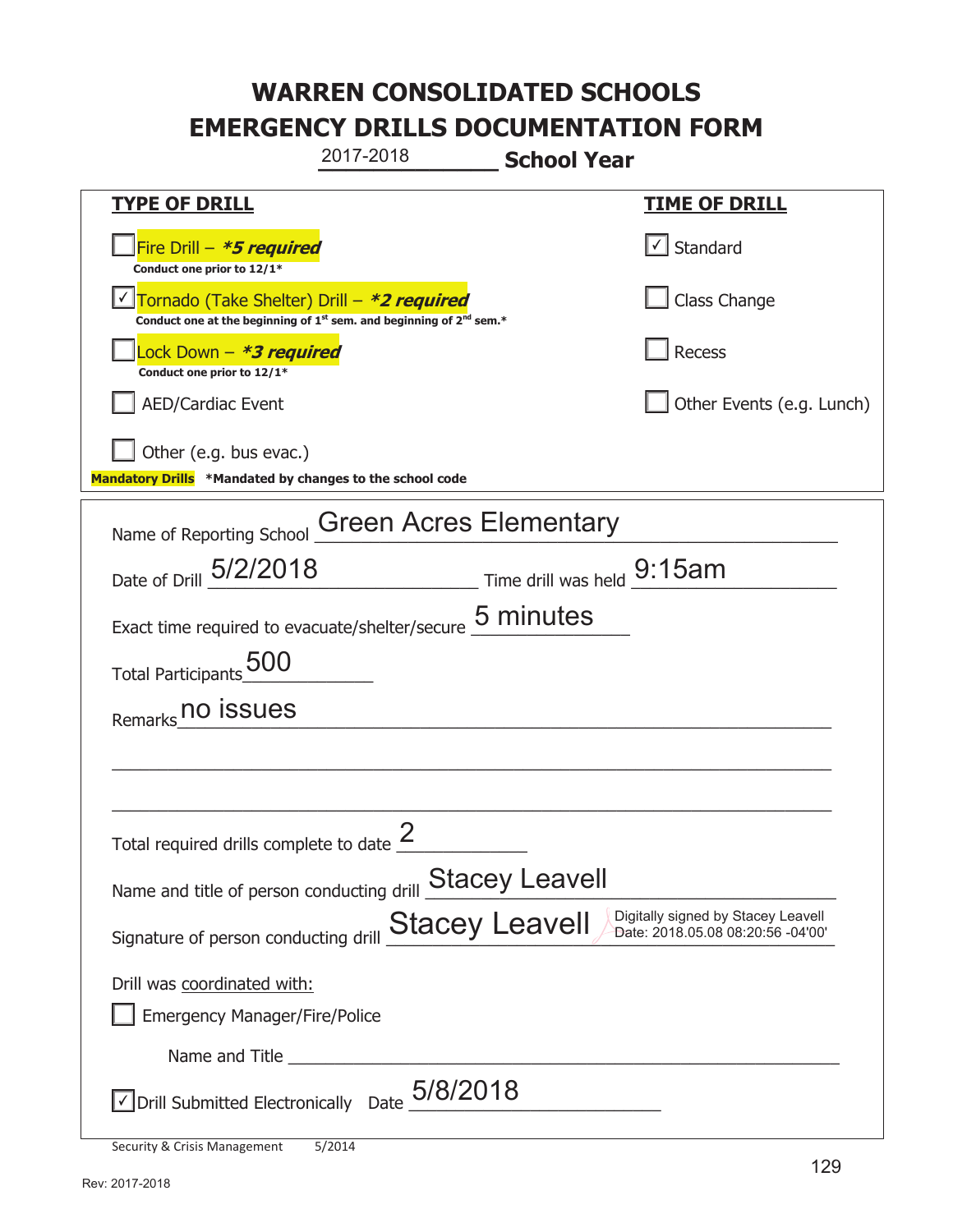|                                                                                                                                          | 2018-2018                                                                                   | <b>School Year</b>          |                           |
|------------------------------------------------------------------------------------------------------------------------------------------|---------------------------------------------------------------------------------------------|-----------------------------|---------------------------|
| <b>TYPE OF DRILL</b>                                                                                                                     |                                                                                             |                             | <u>TIME OF DRILL</u>      |
| V Fire Drill - *5 required<br>Conduct one prior to 12/1*                                                                                 |                                                                                             |                             | √ Standard                |
| Tornado (Take Shelter) Drill – *2 required                                                                                               | Conduct one at the beginning of 1 <sup>st</sup> sem. and beginning of 2 <sup>nd</sup> sem.* |                             | Class Change              |
| Lock Down - <b>*3 required</b><br>Conduct one prior to 12/1*                                                                             |                                                                                             |                             | Recess                    |
| <b>AED/Cardiac Event</b>                                                                                                                 |                                                                                             |                             | Other Events (e.g. Lunch) |
| Other (e.g. bus evac.)<br>Mandatory Drills *Mandated by changes to the school code                                                       |                                                                                             |                             |                           |
|                                                                                                                                          |                                                                                             |                             |                           |
| Name of Reporting School                                                                                                                 | <b>Green Acres Elementary</b>                                                               |                             |                           |
| Date of Drill 5/2/2018                                                                                                                   |                                                                                             | Time drill was held 10:40am |                           |
| Exact time required to evacuate/shelter/secure 5 minutes                                                                                 |                                                                                             |                             |                           |
| <b>500</b><br><b>Total Participants</b>                                                                                                  |                                                                                             |                             |                           |
| Remarks no issues                                                                                                                        |                                                                                             |                             |                           |
|                                                                                                                                          |                                                                                             |                             |                           |
|                                                                                                                                          |                                                                                             |                             |                           |
| Total required drills complete to date $\mathbf{\mathring{+}}$                                                                           |                                                                                             |                             |                           |
| <b>Stacey Leavell</b><br>Name and title of person conducting drill                                                                       |                                                                                             |                             |                           |
| Digitally signed by Stacey Leavell<br><b>Stacey Leavell</b><br>Date: 2018.05.08 08:15:25 -04'00'<br>Signature of person conducting drill |                                                                                             |                             |                           |
| Drill was coordinated with:                                                                                                              |                                                                                             |                             |                           |
| <b>Emergency Manager/Fire/Police</b>                                                                                                     |                                                                                             |                             |                           |
|                                                                                                                                          |                                                                                             |                             |                           |
| $\vee$ Drill Submitted Electronically Date $_05/8/2018$                                                                                  |                                                                                             |                             |                           |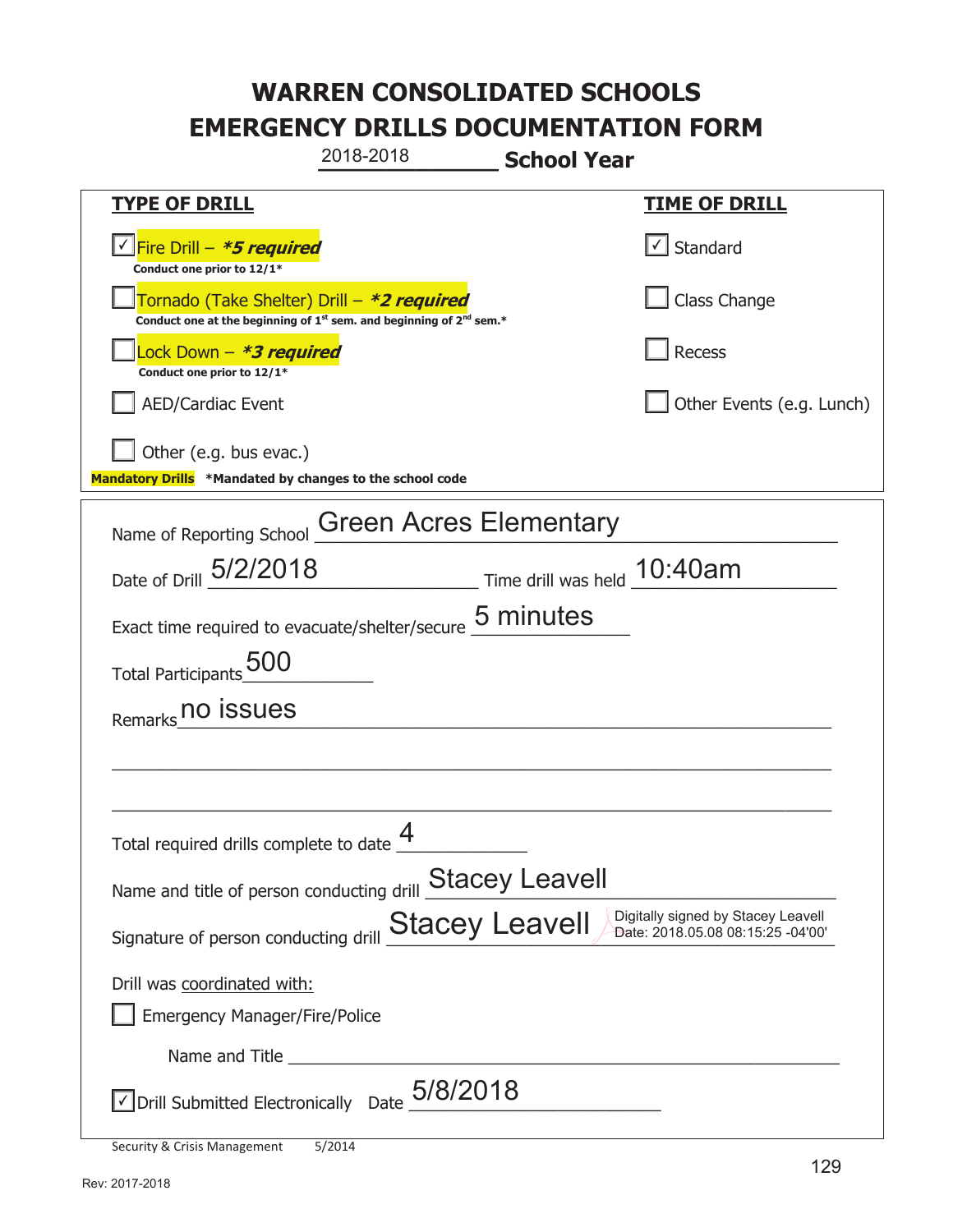**\_\_\_\_\_\_\_\_\_\_\_\_\_ School Year TYPE OF DRILL TIME OF DRILL**  侊Fire Drill – **\*5 required Conduct one prior to 12/1\***   $\boxed{\checkmark}$  Standard 侊Tornado (Take Shelter) Drill – **\*2 required Conduct one at the beginning of 1<sup>st</sup> sem. and beginning of 2<sup>nd</sup> sem.\*** Class Change 侊Lock Down – **\*3 required** ✔ **Conduct one prior to 12/1\* Recess** AED/Cardiac Event **AED/Cardiac Event Network Network Network Network Network Network Network Network Network Network Network Network Network Network Network Network Network Network Net** Other (e.g. bus evac.) **Mandatory Drills \*Mandated by changes to the school code**  Name of Reporting School Green Acres Elementary Date of Drill  $\frac{2/27/2018}{2}$  Time drill was held  $\frac{10:00am}{2}$ Exact time required to evacuate/shelter/secure  $\frac{5 \text{ minutes}}{2}$ Total Participants\_500\_\_\_\_\_\_\_\_\_\_ Remarks\_no issues<br>Remarks\_no issues  $\_$  , and the set of the set of the set of the set of the set of the set of the set of the set of the set of the set of the set of the set of the set of the set of the set of the set of the set of the set of the set of th  $\_$  , and the set of the set of the set of the set of the set of the set of the set of the set of the set of the set of the set of the set of the set of the set of the set of the set of the set of the set of the set of th Total required drills complete to date  $\frac{3}{2}$ Name and title of person conducting drill **Stacey Leavell** Signature of person conducting drill  $\frac{\text{Stacey}}{\text{Leavel}}$   $\frac{\text{Digitally signed by Stacey}}{\text{Date: } 2018.05.0808.46:35-04'00'}}$ Drill was coordinated with: ܆ Emergency Manager/Fire/Police Name and Title **Latter and Structure**  $\triangledown$  Drill Submitted Electronically Date  $5/10/2018$ 2017-2018 Date: 2018.05.08 08:46:35 -04'00'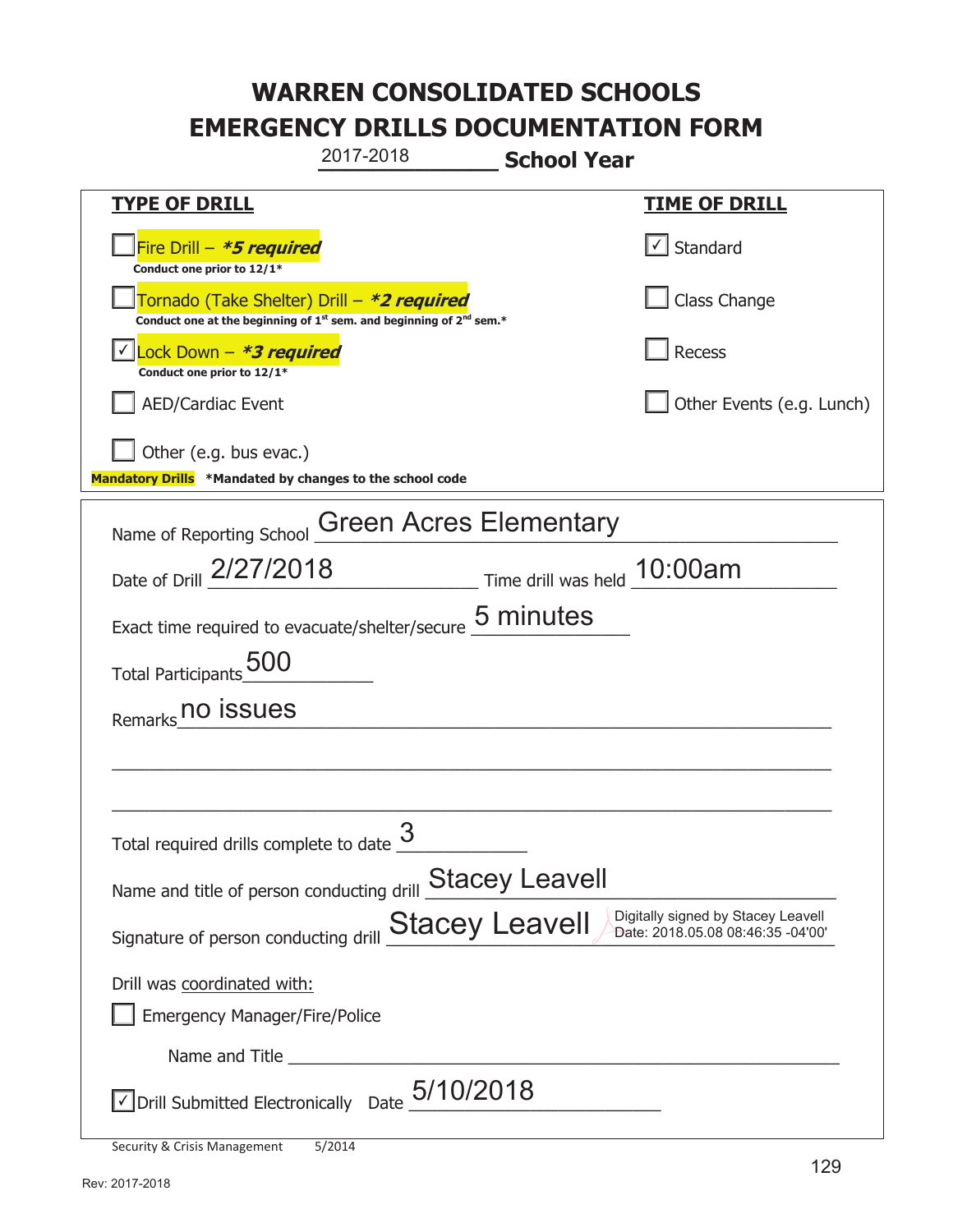**\_\_\_\_\_\_\_\_\_\_\_\_\_ School Year TYPE OF DRILL TIME OF DRILL**  侊Fire Drill – **\*5 required Conduct one prior to 12/1\***   $\boxed{\checkmark}$  Standard 侊Tornado (Take Shelter) Drill – **\*2 required** ✔ **Conduct one at the beginning of 1<sup>st</sup> sem. and beginning of 2<sup>nd</sup> sem.\*** Class Change 侊Lock Down – **\*3 required Conduct one prior to 12/1\* Recess** AED/Cardiac Event **AED/Cardiac Event Network Network Network Network Network Network Network Network Network Network Network Network Network Network Network Network Network Network Net** Other (e.g. bus evac.) **Mandatory Drills \*Mandated by changes to the school code**  Name of Reporting School Green Acres Elementary Date of Drill  $\frac{1/10/2018}{2}$  Time drill was held  $\frac{1:30 \text{pm}}{2}$ Exact time required to evacuate/shelter/secure  $\frac{5 \text{ minutes}}{2}$ Total Participants\_500\_\_\_\_\_\_\_\_\_\_ Remarks\_no issues<br>Remarks\_no issues  $\_$  , and the set of the set of the set of the set of the set of the set of the set of the set of the set of the set of the set of the set of the set of the set of the set of the set of the set of the set of the set of th  $\_$  , and the set of the set of the set of the set of the set of the set of the set of the set of the set of the set of the set of the set of the set of the set of the set of the set of the set of the set of the set of th Total required drills complete to date  $\frac{1}{\sqrt{1-\frac{1}{2}}\cdot\frac{1}{\sqrt{1-\frac{1}{2}}\cdot\frac{1}{\sqrt{1-\frac{1}{2}}\cdot\frac{1}{\sqrt{1-\frac{1}{2}}\cdot\frac{1}{\sqrt{1-\frac{1}{2}}\cdot\frac{1}{\sqrt{1-\frac{1}{2}}\cdot\frac{1}{\sqrt{1-\frac{1}{2}}\cdot\frac{1}{\sqrt{1-\frac{1}{2}}\cdot\frac{1}{\sqrt{1-\frac{1}{2}}\cdot\frac{1}{\sqrt{1-\frac{1}{2}}\cdot\$ Name and title of person conducting drill **Stacey Leavell** Signature of person conducting drill  $\frac{\text{Stacey}}{\text{Leavel}}$   $\frac{\text{Digitally signed by Stacey}}{\text{Date: } 2018.05.08.08:19:19-04'00'}}$ Drill was coordinated with: ܆ Emergency Manager/Fire/Police Name and Title  $\sqrt{2}$  Drill Submitted Electronically Date  $\frac{5/8/2018}{2}$ 2017-2018 Date: 2018.05.08 08:19:19 -04'00'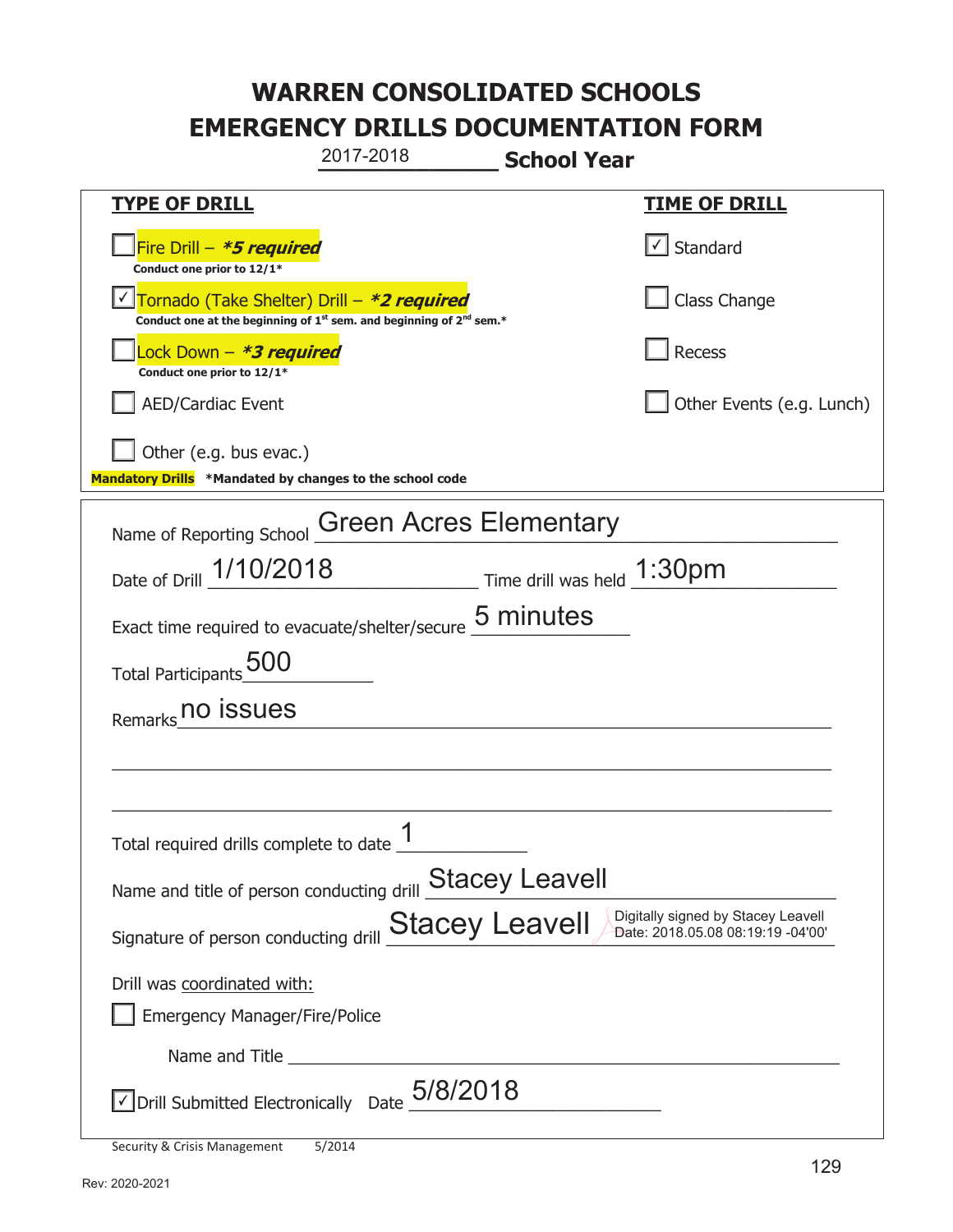**\_\_\_\_\_\_\_\_\_\_\_\_\_ School Year TYPE OF DRILL TIME OF DRILL**  侊Fire Drill – **\*5 required Conduct one prior to 12/1\***   $\boxed{\checkmark}$  Standard 侊Tornado (Take Shelter) Drill – **\*2 required Conduct one at the beginning of 1<sup>st</sup> sem. and beginning of 2<sup>nd</sup> sem.\*** Class Change 侊Lock Down – **\*3 required** ✔ **Conduct one prior to 12/1\* Recess** AED/Cardiac Event **AED/Cardiac Event Network Network Network Network Network Network Network Network Network Network Network Network Network Network Network Network Network Network Net** Other (e.g. bus evac.) **Mandatory Drills \*Mandated by changes to the school code**  Name of Reporting School Green Acres Elementary Date of Drill  $\frac{12/12/2017}{2}$  Time drill was held  $\frac{2:00 \text{pm}}{2}$ Exact time required to evacuate/shelter/secure  $\frac{5 \text{ minutes}}{2}$ Total Participants\_500\_\_\_\_\_\_\_\_\_\_ Remarks\_no issues<br>Remarks\_no issues  $\_$  , and the set of the set of the set of the set of the set of the set of the set of the set of the set of the set of the set of the set of the set of the set of the set of the set of the set of the set of the set of th  $\_$  , and the set of the set of the set of the set of the set of the set of the set of the set of the set of the set of the set of the set of the set of the set of the set of the set of the set of the set of the set of th Total required drills complete to date  $\frac{2}{\sqrt{2}}$ Name and title of person conducting drill **Stacey Leavell** Signature of person conducting drill  $\frac{\text{Stacey}}{\text{Leavel}}$   $\frac{\text{Digitally signed by Stacey}}{\text{Date: } 2018.05.0808:25:52-04'00'}}$ Drill was coordinated with: ܆ Emergency Manager/Fire/Police Name and Title **Latter and Structure**  $\sqrt{2}$  Drill Submitted Electronically Date  $\frac{5/8/2018}{2}$ 2017-2018 Date: 2018.05.08 08:25:52 -04'00'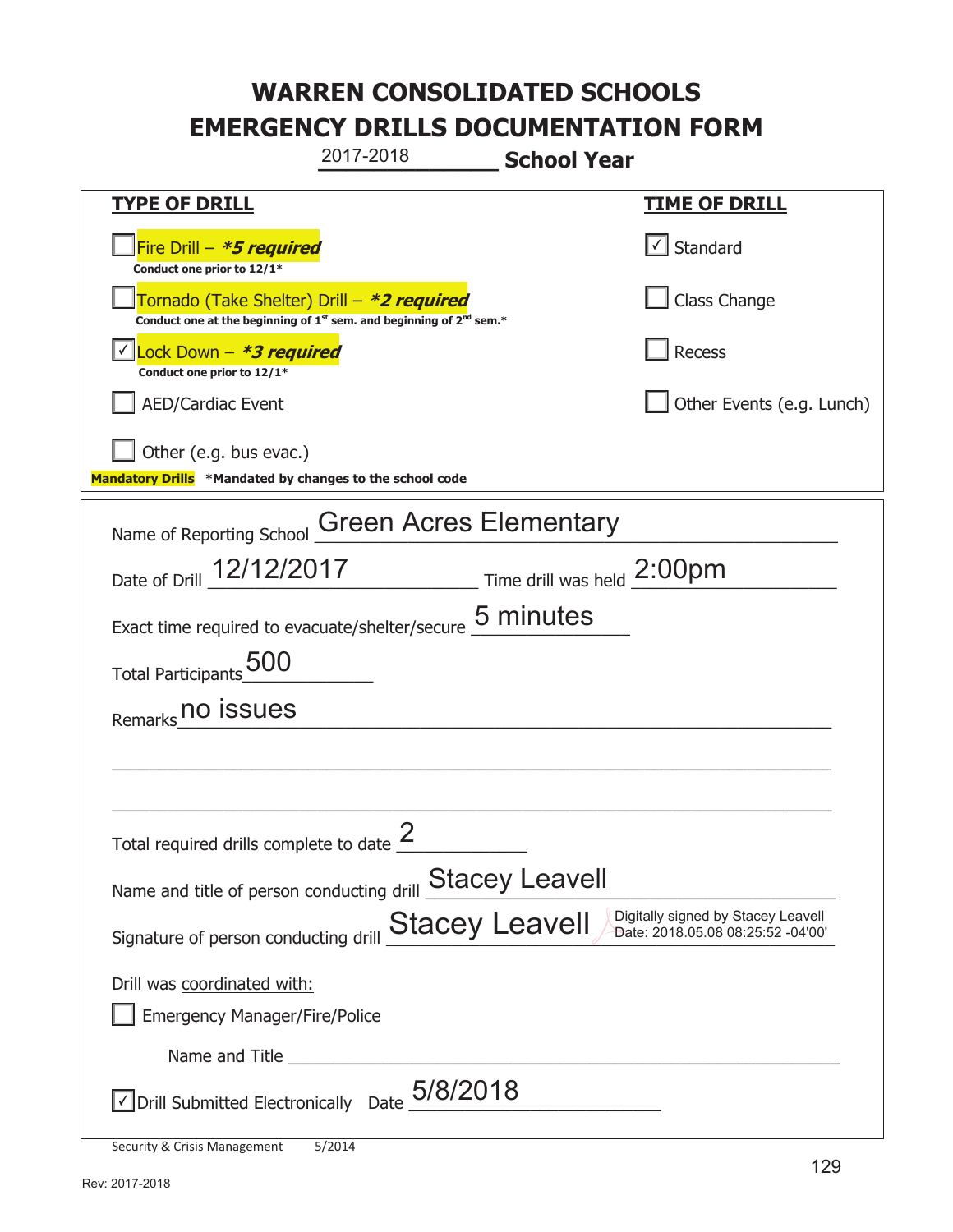**\_\_\_\_\_\_\_\_\_\_\_\_\_ School Year TYPE OF DRILL TIME OF DRILL**  侊Fire Drill – **\*5 required** ✔ **Conduct one prior to 12/1\* Standard** 侊Tornado (Take Shelter) Drill – **\*2 required Conduct one at the beginning of 1<sup>st</sup> sem. and beginning of 2<sup>nd</sup> sem.\*** Class Change 侊Lock Down – **\*3 required Conduct one prior to 12/1\* Recess** AED/Cardiac Event **AED/Cardiac Event Network Network Network Network Network Network Network Network Network Network Network Network Network Network Network Network Network Network Net** Other (e.g. bus evac.) **Mandatory Drills \*Mandated by changes to the school code**  Name of Reporting School Green Acres Elementary Date of Drill  $\frac{11/6/2017}{2}$  Time drill was held  $\frac{9:30am}{2}$ Exact time required to evacuate/shelter/secure  $\frac{5 \text{ minutes}}{2}$ Total Participants\_500\_\_\_\_\_\_\_\_\_\_ Remarks\_no issues<br>Remarks\_no issues  $\_$  , and the set of the set of the set of the set of the set of the set of the set of the set of the set of the set of the set of the set of the set of the set of the set of the set of the set of the set of the set of th  $\_$  , and the set of the set of the set of the set of the set of the set of the set of the set of the set of the set of the set of the set of the set of the set of the set of the set of the set of the set of the set of th Total required drills complete to date  $\frac{3}{2}$ Name and title of person conducting drill **Stacey Leavell** Signature of person conducting drill  $\frac{\text{Stacey}}{\text{Leavel}}$   $\frac{\text{Digitally signed by Stacey}}{\text{Date: } 2018.05.08.08:13:26 - 04'00'}}$ 2017-2018 Date: 2018.05.08 08:13:26 -04'00'

Drill was coordinated with:

܆ Emergency Manager/Fire/Police

Name and Title

 $\sqrt{2}$  Drill Submitted Electronically Date  $\frac{5/8/2017}{2}$ 

Security & Crisis Management 5/2014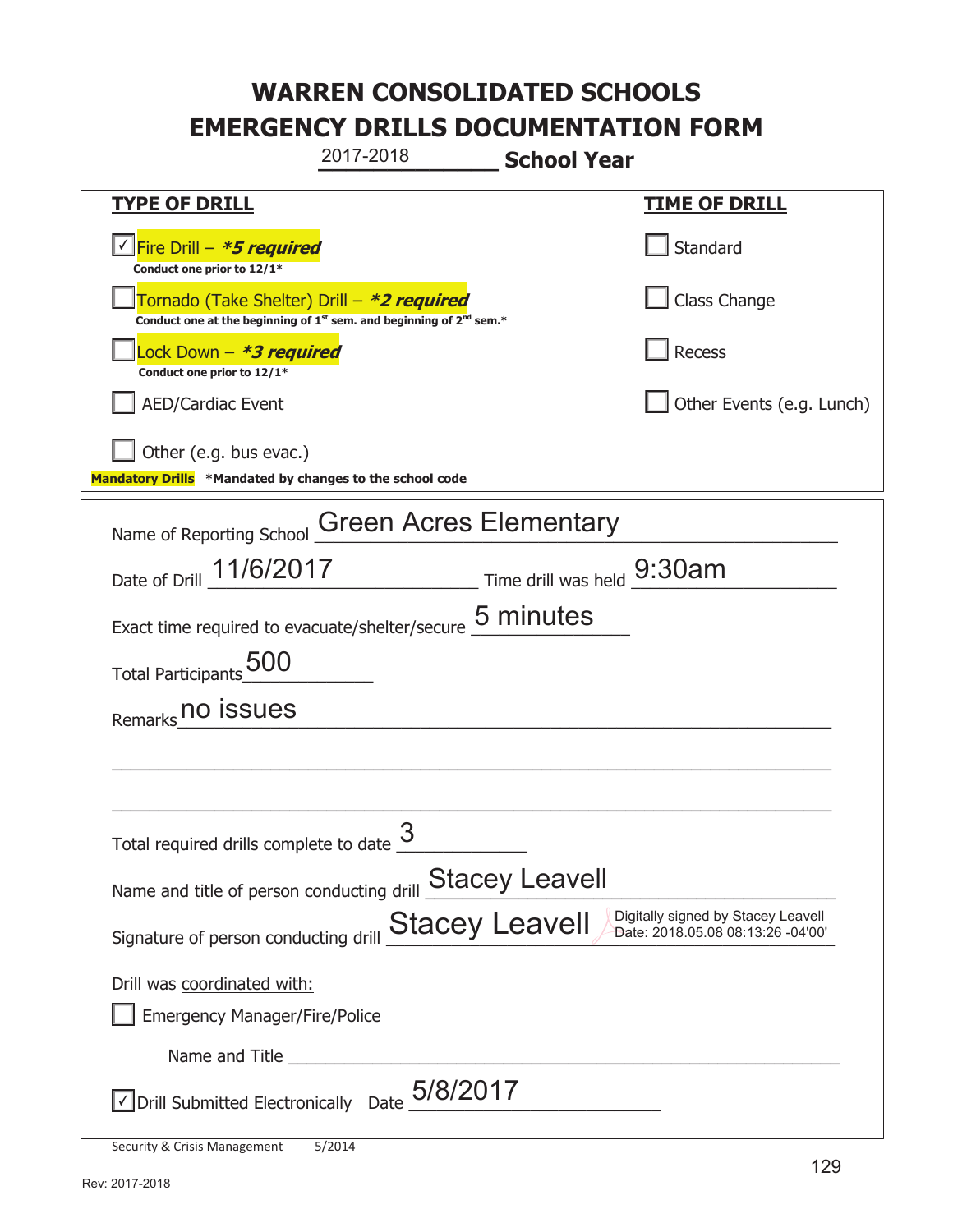**\_\_\_\_\_\_\_\_\_\_\_\_\_ School Year TYPE OF DRILL TIME OF DRILL**  侊Fire Drill – **\*5 required** ✔ **Conduct one prior to 12/1\* Standard** 侊Tornado (Take Shelter) Drill – **\*2 required Conduct one at the beginning of 1<sup>st</sup> sem. and beginning of 2<sup>nd</sup> sem.\*** Class Change 侊Lock Down – **\*3 required Conduct one prior to 12/1\* Recess** AED/Cardiac Event **AED/Cardiac Event Network Network Network Network Network Network Network Network Network Network Network Network Network Network Network Network Network Network Net** Other (e.g. bus evac.) **Mandatory Drills \*Mandated by changes to the school code**  Name of Reporting School Green Acres Elementary Date of Drill  $\frac{10/17/2017}{200}$  Time drill was held  $\frac{1:30 \text{pm}}{200}$ Exact time required to evacuate/shelter/secure  $\frac{5 \text{ minutes}}{2}$ Total Participants\_500\_\_\_\_\_\_\_\_\_\_ Remarks\_no issues<br>Remarks\_no issues  $\_$  , and the set of the set of the set of the set of the set of the set of the set of the set of the set of the set of the set of the set of the set of the set of the set of the set of the set of the set of the set of th  $\_$  , and the set of the set of the set of the set of the set of the set of the set of the set of the set of the set of the set of the set of the set of the set of the set of the set of the set of the set of the set of th Total required drills complete to date  $\frac{2}{\sqrt{2}}$ Name and title of person conducting drill **Stacey Leavell** Signature of person conducting drill  $\frac{\text{Stacey}}{\text{Leavel}}$   $\frac{\text{Digitally signed by Stacey}}{\text{Date: } 2018.05.08.08:11:30 - 04'00'}}$ Drill was coordinated with: ܆ Emergency Manager/Fire/Police Name and Title **Latter and Structure**  $\sqrt{2}$  Drill Submitted Electronically Date  $\frac{5/7/2017}{2}$ 2017-2018 Date: 2018.05.08 08:11:30 -04'00'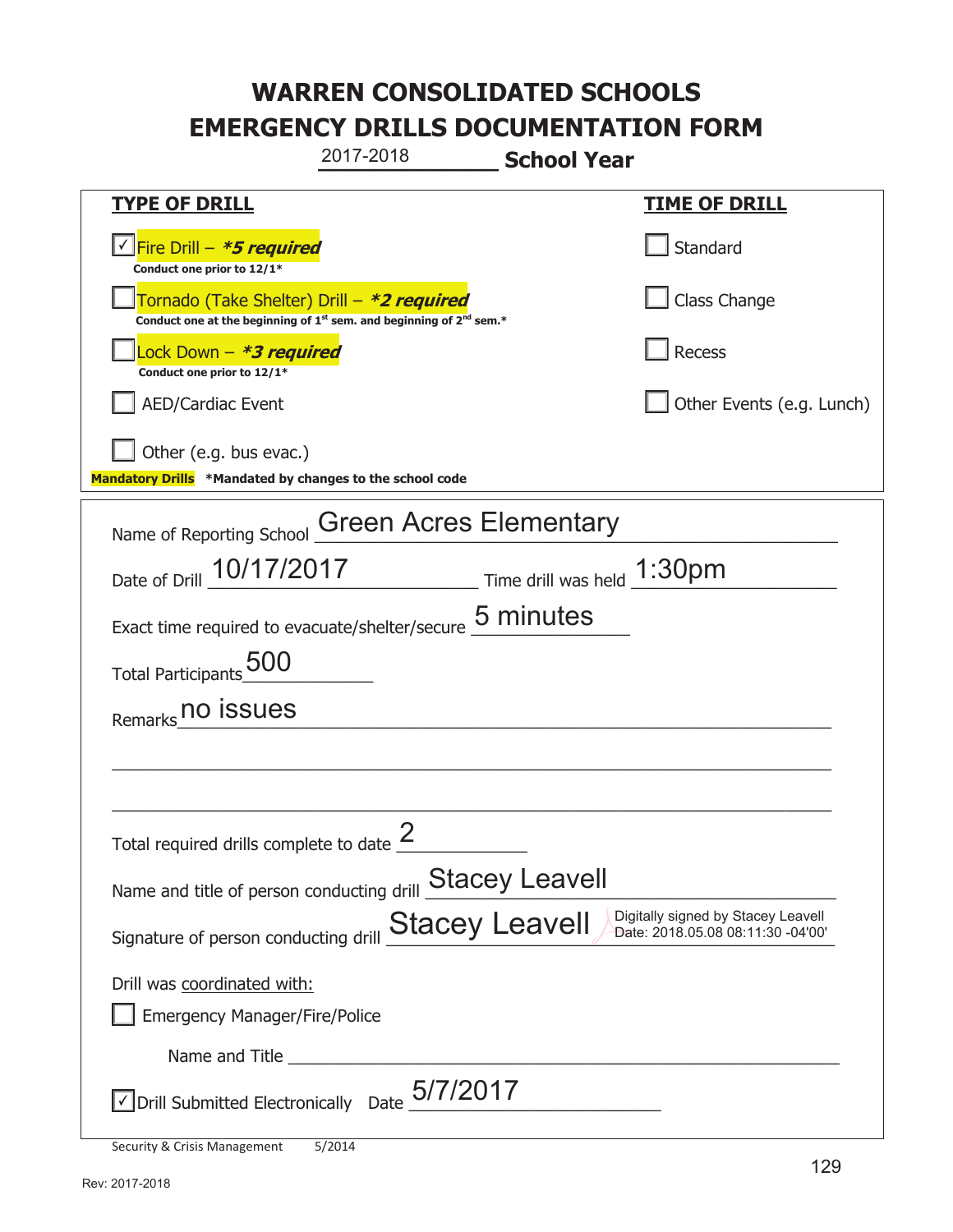**\_\_\_\_\_\_\_\_\_\_\_\_\_ School Year TYPE OF DRILL TIME OF DRILL**  侊Fire Drill – **\*5 required Conduct one prior to 12/1\***   $\boxed{\checkmark}$  Standard 侊Tornado (Take Shelter) Drill – **\*2 required Conduct one at the beginning of 1<sup>st</sup> sem. and beginning of 2<sup>nd</sup> sem.\*** Class Change 侊Lock Down – **\*3 required** ✔ **Conduct one prior to 12/1\* Recess** AED/Cardiac Event **AED/Cardiac Event Network Network Network Network Network Network Network Network Network Network Network Network Network Network Network Network Network Network Net** Other (e.g. bus evac.) **Mandatory Drills \*Mandated by changes to the school code**  Name of Reporting School Green Acres Elementary Date of Drill  $\frac{10/2/2017}{2}$  Time drill was held  $\frac{1:15pm}{2}$ Exact time required to evacuate/shelter/secure  $\frac{5 \text{ minutes}}{2}$ Total Participants\_500\_\_\_\_\_\_\_\_\_\_ Remarks\_no issues<br>Remarks\_no issues  $\_$  , and the set of the set of the set of the set of the set of the set of the set of the set of the set of the set of the set of the set of the set of the set of the set of the set of the set of the set of the set of th  $\_$  , and the set of the set of the set of the set of the set of the set of the set of the set of the set of the set of the set of the set of the set of the set of the set of the set of the set of the set of the set of th Total required drills complete to date  $\frac{1}{\sqrt{1-\frac{1}{2}}\cdot\frac{1}{\sqrt{1-\frac{1}{2}}\cdot\frac{1}{\sqrt{1-\frac{1}{2}}\cdot\frac{1}{\sqrt{1-\frac{1}{2}}\cdot\frac{1}{\sqrt{1-\frac{1}{2}}\cdot\frac{1}{\sqrt{1-\frac{1}{2}}\cdot\frac{1}{\sqrt{1-\frac{1}{2}}\cdot\frac{1}{\sqrt{1-\frac{1}{2}}\cdot\frac{1}{\sqrt{1-\frac{1}{2}}\cdot\frac{1}{\sqrt{1-\frac{1}{2}}\cdot\$ Name and title of person conducting drill **Stacey Leavell** Signature of person conducting drill  $\frac{\text{Stacey}}{\text{Leavel}}$   $\frac{\text{Digitally signed by Stacey}}{\text{Date: } 2018.05.0808:22:53 -04'00'}}$ Drill was coordinated with: ܆ Emergency Manager/Fire/Police Name and Title  $\sqrt{2}$  Drill Submitted Electronically Date  $\frac{5/8/2018}{2}$ 2017-2018 Date: 2018.05.08 08:22:53 -04'00'